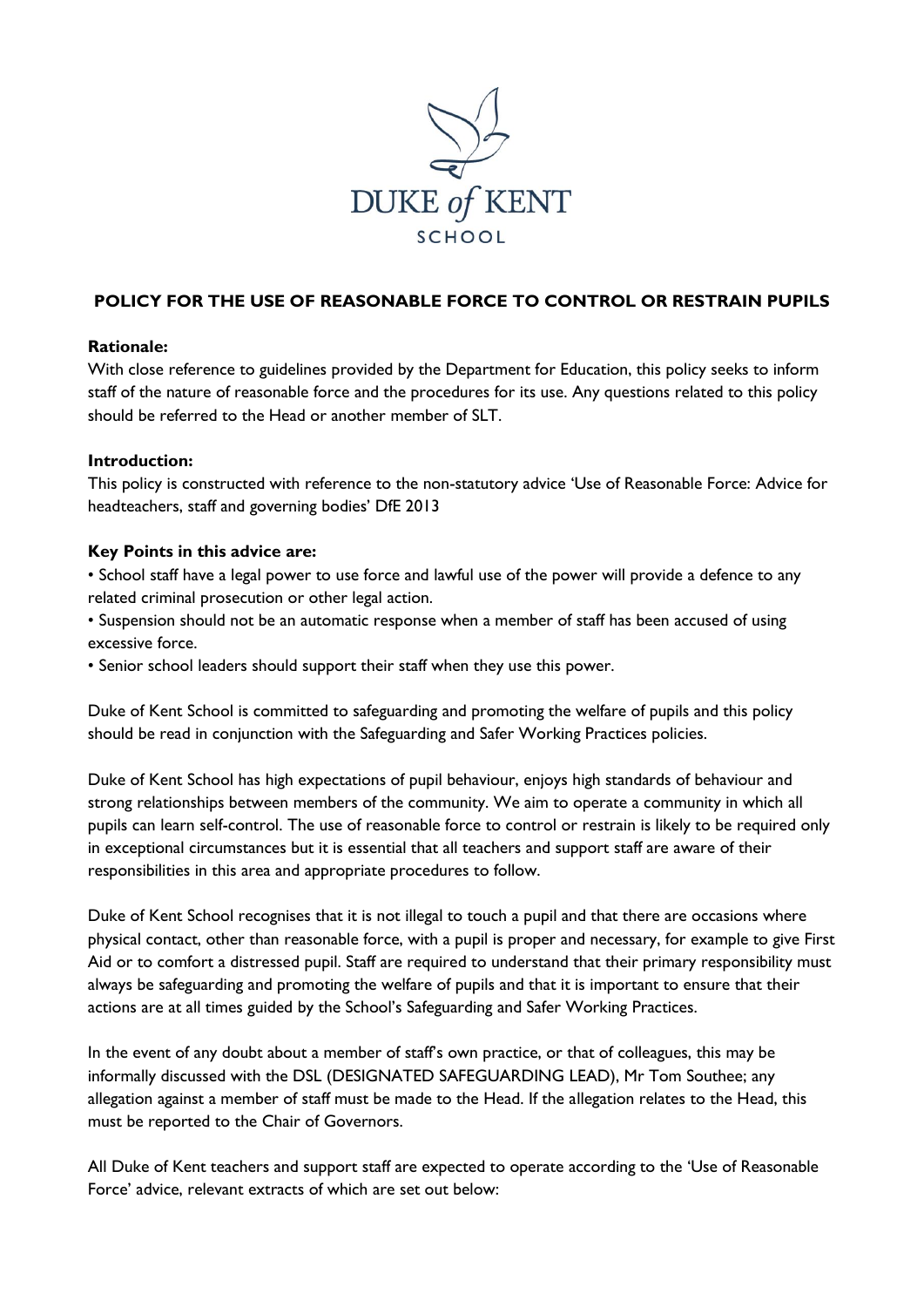### **Use of Reasonable Force**

### **1. Definition: What is reasonable force?**

- 1.1 The term 'reasonable force' covers the broad range of actions used by most teachers at some point in their career that involve a degree of physical contact with pupils.
- 1.2 Force is usually used either to control or restrain. This can range from guiding a pupil to safety by the arm through to more extreme circumstances such as breaking up a fight or where a student needs to be restrained to prevent violence or injury.
- 1.3 Reasonable in the circumstances' means using no more force than is needed.
- 1.4 As mentioned above, schools generally use force to control pupils and to restrain them. Control means either passive physical contact, such as standing between pupils or blocking a pupil's path, or active physical contact such as leading a pupil by the arm out of a classroom. Restraint means to hold back physically or to bring a pupil under control. It is typically used in more extreme circumstances, for example when two pupils are fighting and refuse to separate without physical intervention.
- 1.5 School staff should always try to avoid acting in a way that might cause injury, but in extreme cases it may not always be possible to avoid injuring the pupil.

### **2. Who can use reasonable force?**

- 2.1 All members of staff have a legal power to use reasonable force.
- 2.2 This power applies to any member of staff and can also apply to anyone the Head has temporarily put in charge of pupils, such as volunteers or parents accompanying students on an organised visit.

### **3. When can reasonable force be used?**

- 3.1 Reasonable force can be used to prevent pupils from hurting themselves or others, from damaging property or from causing disorder.
- 3.2 In a school, force is used for two main purposes to control pupils or to restrain them.
- 3.3 The decision on whether or not to physically intervene is down to the professional judgement of the staff member concerned and should always depend on the individual circumstances.
- 3.4 The following list is not exhaustive but provides examples of situations where reasonable force can and cannot be used.

#### **Schools can use reasonable force to:**

- $\triangleright$  Remove a disruptive child from the classroom where he or she has refused to follow an instruction to leave the classroom
- $\triangleright$  Prevent a pupil behaving in a way that disrupts a school event, trip or visit
- $\triangleright$  Prevent a pupil leaving the classroom where allowing the pupil to leave would risk their safety or lead to behaviour that disrupts the behaviour of others
- $\triangleright$  Prevent a pupil from attacking a member of staff or another pupil, or to stop a fight
- $\triangleright$  Restrain a pupil at risk of harming himself or herself through physical outburst

### **Schools cannot**:

 $\triangleright$  Use force as a punishment – it is always unlawful to use force as a punishment.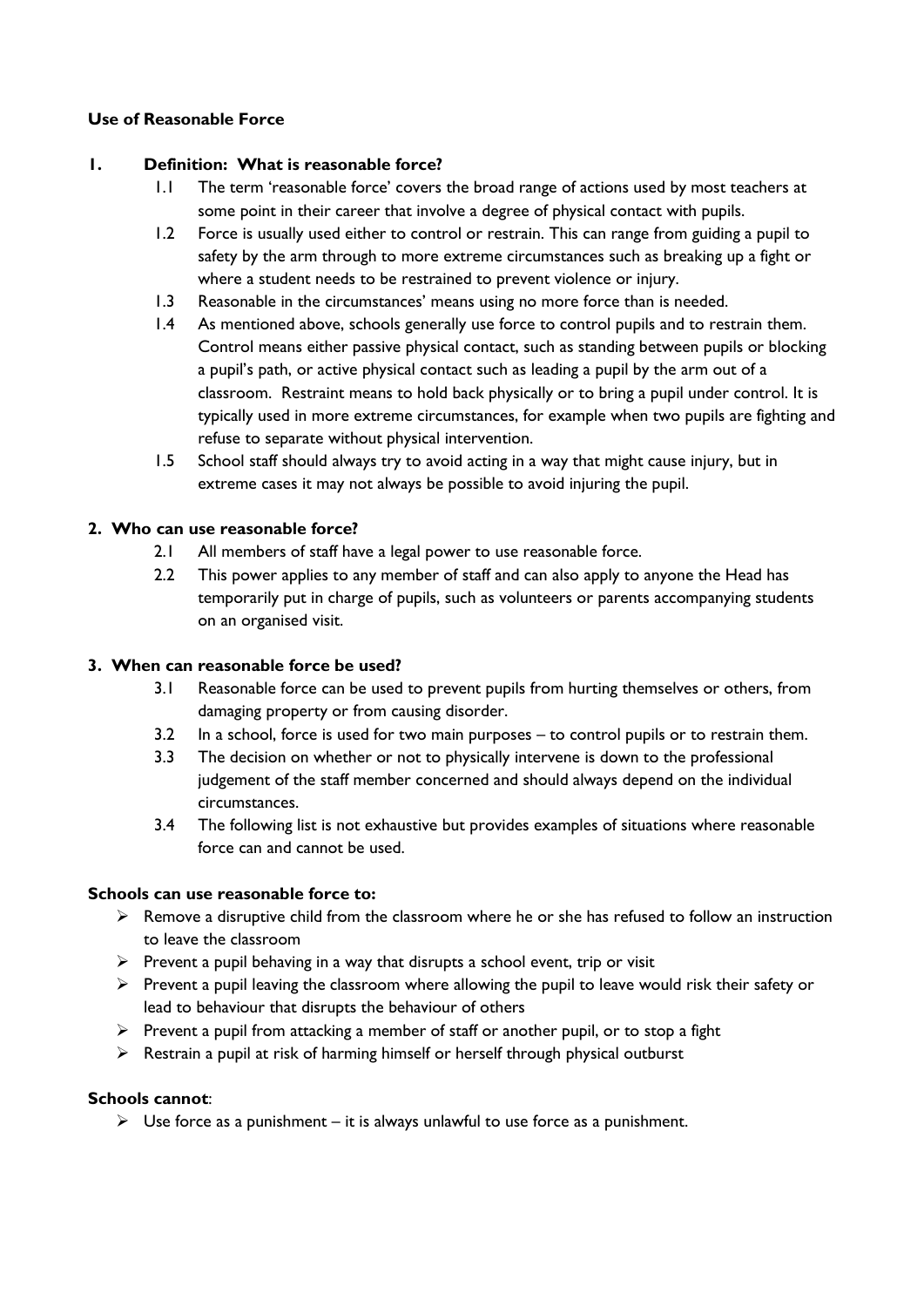### **4. Power to search pupils without consent**

- 4.1 In addition to the general power to use reasonable force described above, the Head and authorised staff can use such force as is reasonable given the circumstances to conduct a search for the following prohibited items:
	- knives and weapons
	- alcohol
	- illegal drugs
	- stolen items
	- tobacco and cigarette papers
	- fireworks
	- pornographic images
	- any article that has been or is likely to be used to commit an offence, cause personal injury or damage to property.

## **5. Procedures specific to Duke of Kent School**

- 5.1 Whenever physical restraint or control is used, this must be reported as soon as possible to the Deputy Head or another member of SLT and a written record of the incident will be logged
- 5.2 Duke of Kent School is committed to ensuring equality for all members of the community and recognises its legal duty to make reasonable adjustments for disabled pupils and pupils with Special Educational Needs. Where a pupil has needs which might require particular instruction or training for staff (for example what to do in the event of an epileptic seizure or a particular self-harming behaviour), appropriate training will be provided for staff by the School Nurse, external professional or Head of Learning Development, as appropriate.
- 5.3 Annual advice from the DSL will be provided to all teaching staff (via INSET or Staff Meeting sessions) on the use of restraint.
- 5.4 Preventing situations from escalating, where possible, reduces the likelihood of a behavioural incident in which reasonable force might be required. Teachers and support staff are encouraged to work to take early action to enlist support from colleagues should they suspect a situation is escalating and to take measures to calm the situation (for example separating pupils where physical conflict looks likely).
- 5.5 Where an incident of reasonable force or any search of belongings has taken place, the Deputy Head or member of SLT to whom this is reported will inform the Head.
- 5.6 Parents will be informed in writing of any incident of reasonable force or any search of belongings affecting their child and where appropriate will be invited to discuss this matter with the Section Head or other member of SLT to avoid recurrence.
- 5.7 All complaints about the use of force will be thoroughly, speedily and appropriately investigated under the School Complaints Policy.
- 5.8 When a complaint is made regarding reasonable force the onus is on the person making the complaint to prove that his or her allegations are true – it is not for the member of staff to show that he or she has acted reasonably.
- 5.9 Duke of Kent School will not automatically suspend a member of staff accused of using excessive force but will give careful thought to the circumstances, context and information available and will follow the Surrey Safeguarding guidelines; the Head will consult the Chair of Governors and DSL (DESIGNATED SAFEGUARDING LEAD)'s advice as necessary.
- 5.10 If a decision is made to suspend a teacher, Duke of Kent School will ensure that the teacher has access to a named contact who can provide support.
- 5.11 The Governing Body will always consider whether or not a teacher has acted within the law when deciding whether or not to take disciplinary action against the teacher.